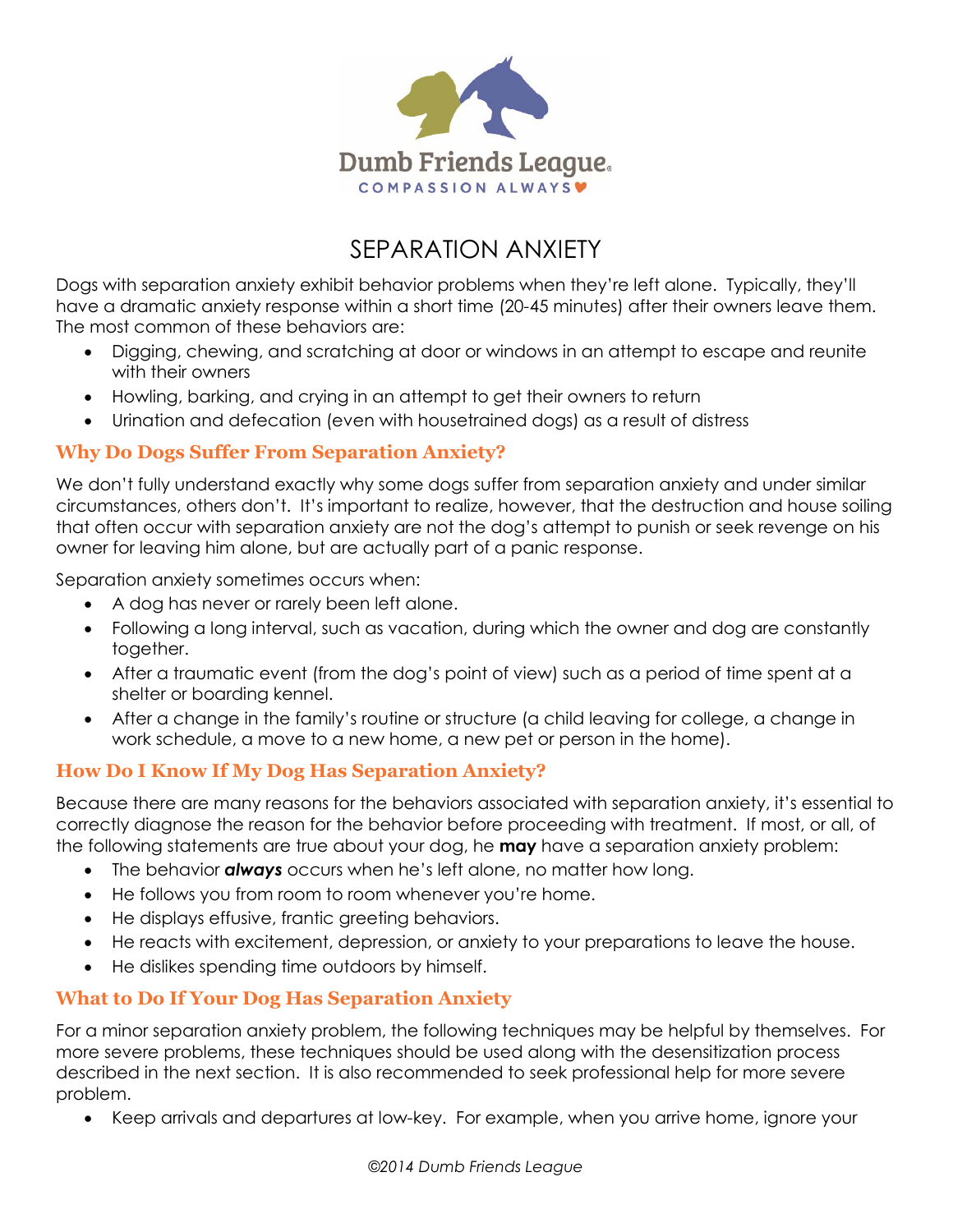dog for the first few minutes, and then calmly pet him.

- Leave your dog with an article of clothing that smells like you, an old tee shirt that you've slept in recently, for example.
- Establish a "safety cue" a word or action that you use *every* time you leave that tells your dog you'll be back. Dogs usually learn to associate certain cues with short absences by their owners. For example, when you take out the garbage, your dog knows you come right back and doesn't become anxious. Therefore, it's helpful to associate a safety cue with your practice departures and short-duration absences. Some examples of safety cues are: a playing radio; a playing television; a bone; or a toy (one that doesn't have dangerous fillings and can't be torn into pieces). Use your safety cue during practice sessions, but don't present your dog with the safety cue when you leave for a period of time longer than he can tolerate or the value of the safety cue will be lost. Leaving a radio on to provide company for your dog isn't particularly useful by itself, but a playing radio may work if you've used it consistently as a safety cue in your practice sessions. If your dog engages in destructive chewing as a part of his separation distress, offering him a chewing item as a safety cue is a good idea. Very hard rubber toys that can be stuffed with treats, Nylabone-like products and natural chew bones are good choices.

## **Desensitization Techniques for More Severe Cases of Separation Anxiety**

The primary treatment for more severe cases of separation anxiety is a systematic process of getting your dog use to being alone. You must teach your dog to remain calm during "practice" departures and short absences. We recommend the following procedure:

- Begin by engaging in your normal departure activities (getting your keys, putting on your coat), then sit back down. Repeat this step until your dog shows no distress in response to your activities.
- Next, engage in your normal departure activities and go to the door and open it, then sit back down.
- Next, step outside the door, leaving the door open, and then return.
- Finally, step outside, close the door, and then immediately return. Slowly get your dog accustomed to being along with the door closed between you for several seconds.
- Proceed very gradually from step to step, repeating each step until your dog shows no signs of distress (the number of repetitions will vary depending on the severity of the problem). If at any time in this process your actions produce an anxiety response in your dog, you've proceeded too fast. Return to the earlier step in the process and practice this step until the dog shows no distress response, then proceed to the next step.
- When your dog is tolerating your being on the other side of the door for several seconds, begin short-duration absences. This step involves giving the dog a verbal cue (for example, "I'll be back"), leaving and then returning within a minute. Your return must be low-key: either ignore your dog or greet him quietly and calmly. If he shows no signs of distress, repeat the exercise. If he appears anxious, wait until he relaxes to repeat the exercise. Gradually increase the length of time you're gone.
- Practice as many absences as possible that last less than ten minutes. You can do many departures within one session if your dog relaxes sufficiently between departures. You should also scatter practice departures and short-duration absences throughout the day.
- Once your dog can handle short absences (30 to 90 minutes), he'll usually be able to handle longer intervals alone and you won't have to work up to all-day absences minute by minute. The hard part is at the beginning, but the job gets easier as you go along. Nevertheless, you must go slowly at first. How long it takes to condition your dog to being alone depends on the severity of his problem.